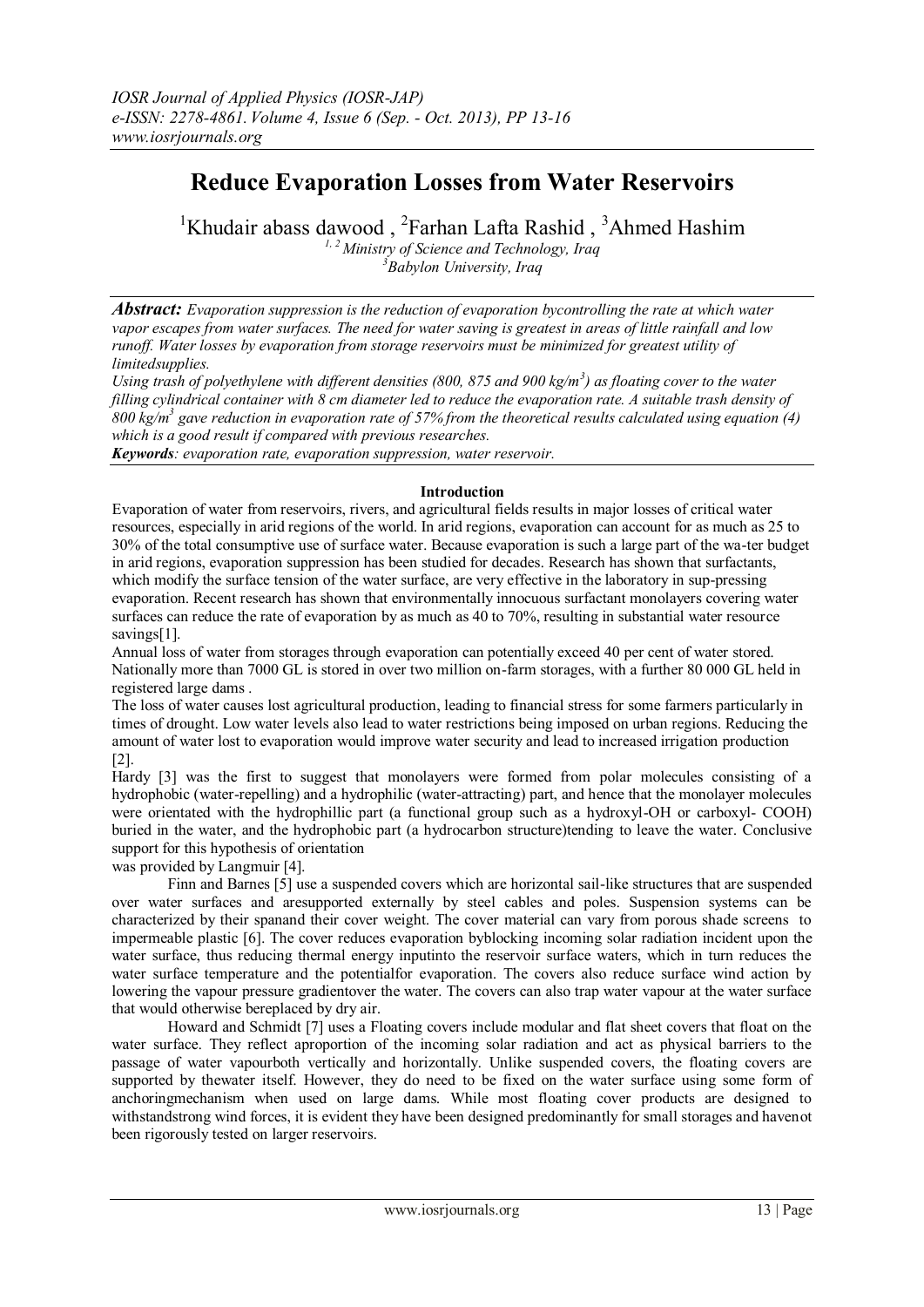Heymann and Yoffe[8 , 9] studied "the stabilityof multimolecular films of hydrocarbon oils, containingspreaders, on water surfaces" and found that polymerizedspreaders form thick films of oil that are muchmore stable than other spreaders; some last as long as18 months if they are kept free from dust. In this paper trash of polyethylene with different densities (800, 875 and 900 kg/m3) used as floated cover to the water filling the container in order to reduce the evaporation rate.

## **Theoretical Analysis**

## **Ficks' Law of Diffusion and Stefan Problem[10]:**

 Consider a non reacting gas mixture of species A and B. Ficks' Law describes the rate at which one species diffuses through other. For the case of one dimensional binary diffusion, Ficks' Law on a mass basis is:

$$
m_A^{\dagger} = Y_A (m_A^{\dagger} + m_B^{\dagger}) - \rho D_{AB} \frac{dY_A}{dx}
$$
 (1)

Where  $m_A = \frac{m_A}{A}$  $m_A^{\dagger} = \frac{m_A^{\dagger}}{4}$  $\sum_{A}^{n} = \frac{m_A}{n}$  is the mass flux of species A ( $kg/m^2$  *s*)

 $Y_A$  is the mass fraction

 $D_{AB}$  is binary diffusivity ( $m^2/s$ )

Stefan assumes the following assumptions for equation (1):

- 1. Gas B is insoluble in liquid A ( $m_B^{\prime\prime} = 0$ )
- 2. Steady state.
- 3. Liquid level is constant or interface regresses so slow, that its movement can be neglected.

$$
m_A^{\prime\prime} = Y_A m_A^{\prime\prime} - \rho D_{AB} \frac{dY_A}{dx}
$$

$$
m_A^{"} - Y_A m_A^{"} = -\rho D_{AB} \frac{dY_A}{dx}
$$
 (2)

Rearrange equation (2) and integrate:

$$
\int_{x=0}^{x} \frac{m_A^{\frac{m}{2}}}{\rho} dx = \int_{YA,i}^{YA} \frac{-1}{(1 - Y_A)} dY_A
$$

$$
\frac{m_{A,x}^{''}}{\rho D_{AB}} = \ln \frac{(1 - Y_A)}{(1 - Y_{A,i})}
$$
(3)

$$
Y_A = 1 - (1 - Y_{A,i}) \exp(\frac{m_A^{\text{''}} x}{\rho D_{AB}})
$$

**Boundary conditions:**

At x=L  $Y_A = Y_{A,\infty}$  for equation (3):

$$
m_A^{"} = \frac{\rho D_{AB}}{L} \ln \frac{(1 - Y_{A,\infty})}{(1 - Y_{A,i})}
$$
(4)

Equation (4) can be used to calculate the theoretical evaporation rate per unit area

Where  $m_A^{\prime\prime}$  is evaporation rate per unit area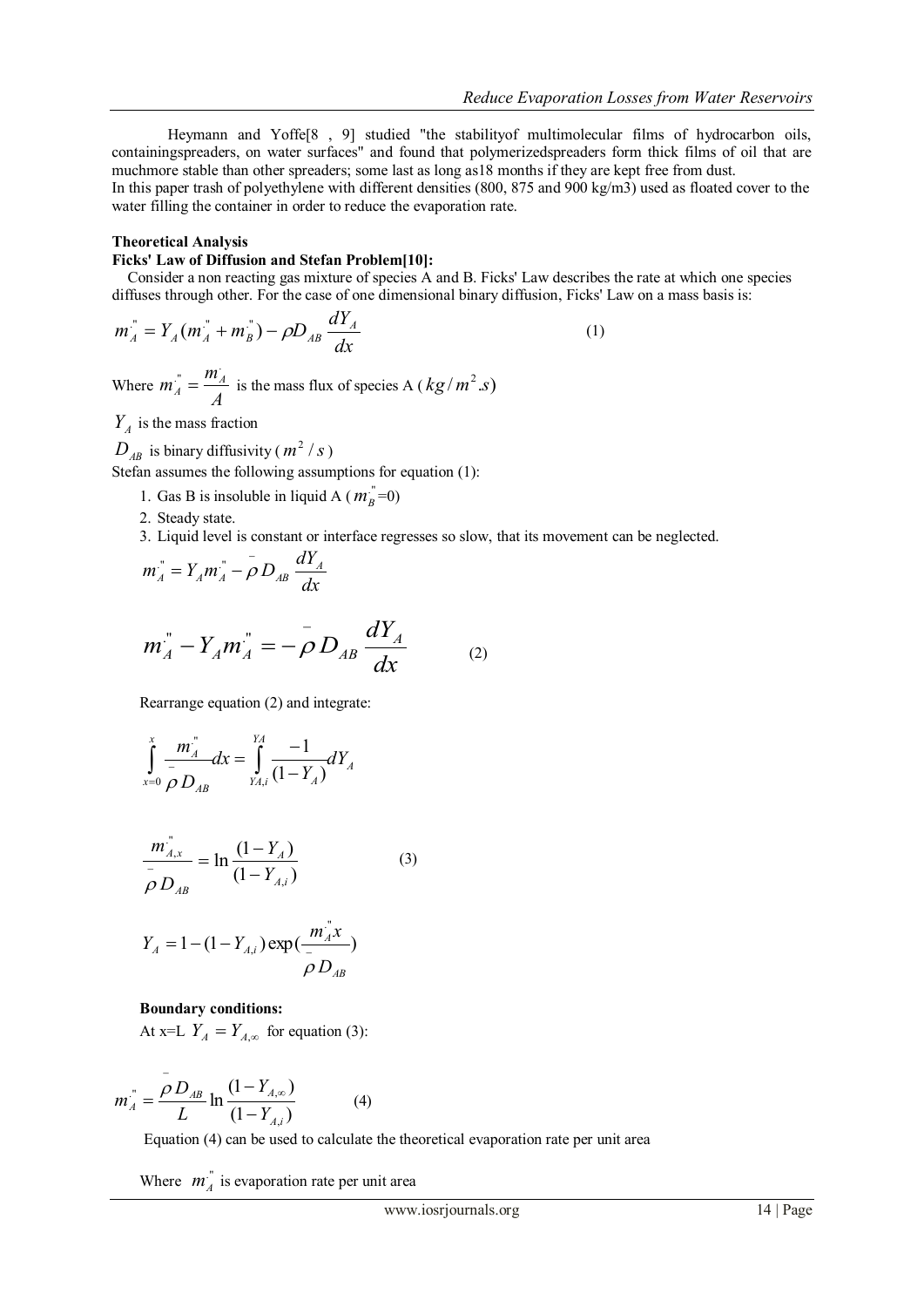- $\rho$  is the average gas density in the container (Fig.(1)) and can be calculated from:

$$
\rho = \frac{P}{(R_u / M\bar{W})T}
$$

P is the atmospheric pressure

is Universal Gas Constant L is the interface depth from the top of container *Ru*

T is Gas Temperature

$$
\overline{\dot{MW}} = 0.5(MW_{mix,i} + MW_{mix,\infty})
$$



**Figure(1) Diffusion of Vapor A through a Stagnant Column of Gas B, i.e., the Stefan Problem**

# **Experimental Part**

Figure (1) shows the container (8 cm diameter, filled with water at depth of 3 cm from the top of the container) at which our experiments were take place, using trash of polyethylene for different densities ranged from 800 to 900 kg/m<sup>3</sup> putted in a float layout at the interface (x=0) to reduce water evaporation from the surface and take the measurements which involve temperature and net weight of the water in the container by using sensitive weight balance, in each measurement write down the time from starting evaporation in order to divide the net weight on the time to give evaporation time.

# **Results and Discussions**

Calculations of evaporation rate for different trash density were obtained and compared with theoretical results obtained from equation (4), we can see from figure (2) that shows the relationship between evaporation rate with temperature**,** an increase in water temperature led to an increase in evaporation rate, also minimum evaporation rate take place with using trash of lower density  $(800 \text{ kg/m}^3)$  and increased with increasing trash density. Figure(3) shows the relationship between evaporation rate with time, one can observe that an increase in evaporation time will increase the evaporation rate, also minimum evaporation rate take place with trash of low density  $(800 \text{kg/m}^3)$  and increase with increasing trash density.